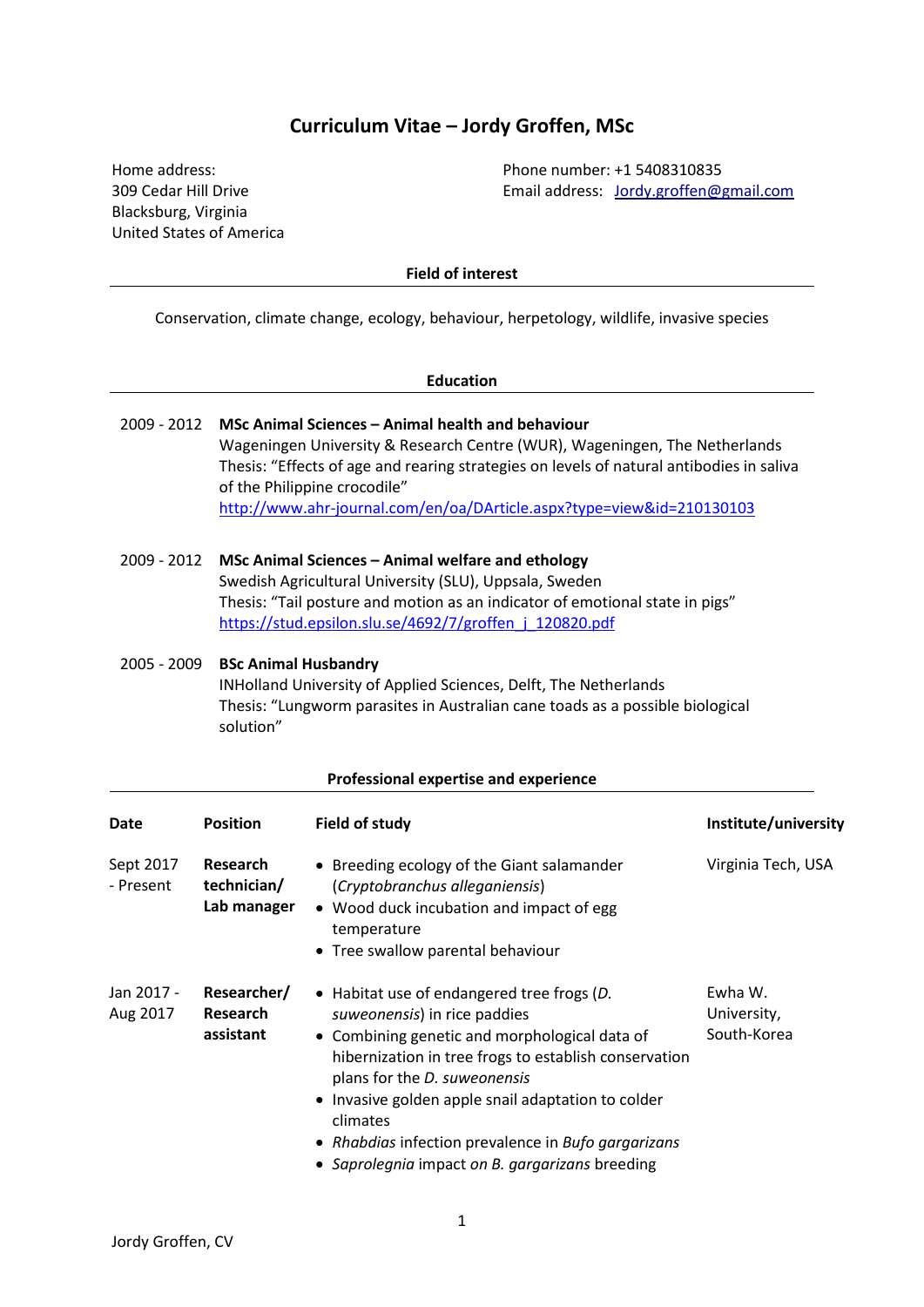|                        |                                       | • The impact of climate change on breeding<br>phenology (calls) of amphibians<br>• Comparing phylogenetics of red squirrels and<br>weasels in Northeast Asia                             |                                                    |
|------------------------|---------------------------------------|------------------------------------------------------------------------------------------------------------------------------------------------------------------------------------------|----------------------------------------------------|
| Feb 2008 -<br>Jan 2016 | Researcher/<br>Research<br>technician | • The impact of invasive cane toads on native wildlife<br>in a semi-closed gorge system in Australia<br>• The migration of lungworm parasites in the cane<br>toad frontline in Australia | Kimberley<br>Specialists in<br>Research, Australia |
| Nov 2015 -<br>Jan 2016 |                                       | Observational study on the black flying fox as a<br>potential pollinator of the Australian boab tree (in<br>collaboration with Prof. Pettigrew, Queensland<br>University)                |                                                    |
| Mar 2014 -<br>Jan 2015 |                                       | Population genetics of freshwater turtles in<br>Western Australia (in collaboration with Dr.<br>Fitzsimmons, Griffith University, Australia)                                             |                                                    |
| 2009-2016              |                                       | Parasite collection from Northern Australian<br>reptiles (collaboration with Dr. Barton, Northern<br>Territory Museum, Australia)                                                        |                                                    |

### **Peer-reviewed manuscripts**

- 1. **Jordy Groffen**, Seung-Yoon Oh, Sera Kwon, Yikweon Jang, Amaël Borzée. 2019. High mortality in *Bufo gargarizans* eggs associated with an undescribed *Saprolegnia ferax* strain in the Republic of Korea. *Diseases of aquatic organisms* 137, 89-99.
- 2. Amaël Borzée, Desiree Andersen, **Jordy Groffen**, Hyun-Tae Kim, Jeongju Ha, Bae Yoonhyuk, Yikweon Jang. 2019. Climate change-based models predict range shifts in the distribution of the only Asian plethodontid salamander: *Karsenia koreana*. *Scientific reports* 9, 11838.
- 3. **Jordy Groffen**, Sungsik Kong, Yikweon Jang, Amaël Borzée. 2019.The invasive American bullfrog (*Lithobates catesbeianus*) in the Republic of Korea: history and recommendation for population control. *Management of Biological Invasions* 10 (3), 517-535.
- 4. John R. Connock, Brian F. Case, Sky T. Button, **Jordy Groffen**, Thomas M. Galligan, William A. Hopkins. 2019. Factors influencing in-situ detection of PIT-tagged Hellbenders (*Cryptobranchus alleganiensis*) occupying artificial shelters using a submersible antenna. *Herpetological Conservation & Biology* 14 (2), 429-437.
- 5. **Jordy Groffen**, Amaël Borzée, Yikweon Jang. 2018. Positioning of two treefrog species within rice paddies in relation to different habitat borders. *Animal Cells and Systems* 22 (3), 205- 211.
- 6. **Jordy Groffen**, Gary Rethus, Jack Pettigrew. 2016. Promiscuous pollination of Australia's baobab, the boab, *Adansonia gregorii*. *Australian Journal of Botany* 64, 678–686.
- 7. **Jordy Groffen**, Henk Parmentier, Willem A. C. van de Ven, Merlijn van Weerd. 2013. Effects of Different Rearing Strategies and Ages on Levels of Natural Antibodies in Saliva of the Philippine Crocodile. *Asian Herpetological Research* 4(1), 22-27.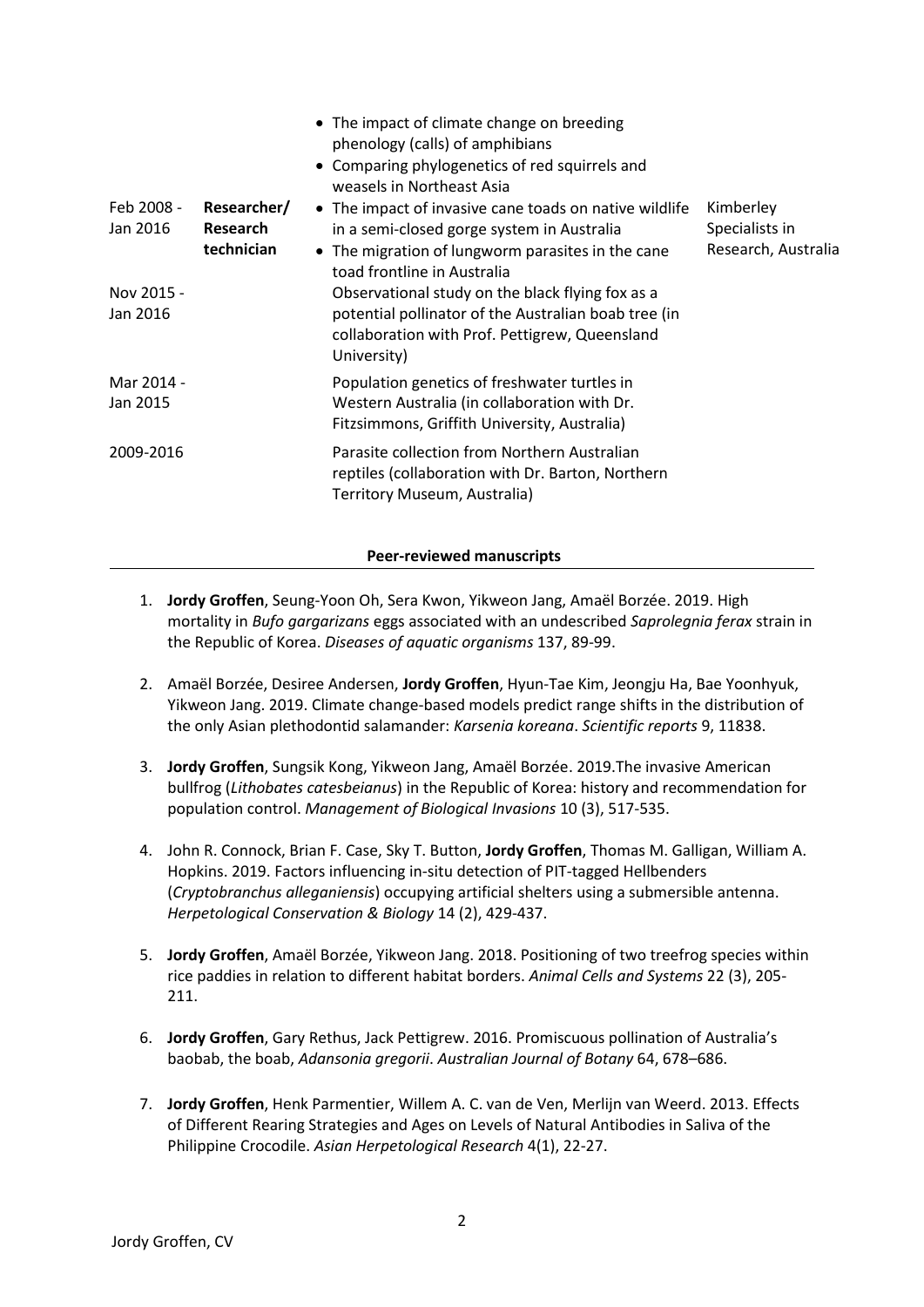**Jordy Groffen** & Stacey Porter. 2015. 10 Years of Community Effort Fighting an Alien Invasion. Kimberley Specialists, Kununurra, Western Australia. ISBN: 9780994258809 0994258801.

### **Peer-reviewed Natural History Notes**

- 1. Amaël Borzée, Jin-Long Ren, Jia-Tang Li, **Jordy Groffen**, Yikweon Jang, Yi Yang, Kevin Messenger. 2019. Microhabitat segregation between Black-spotted pond frogs, *Pelophylax nigromaculatus*, and Gol-striped pond frogs, *P. plancyi* (Anura: Ranidae). *IRCF Reptiles & Amphibians* 26 (2), 119-120.
- 2. **Jordy Groffen**, Yi Yang, Amaël Borzée, Yikweon Jang. 2019. Interspecific amplexus between *Glandirana tientaiensis* and *Odorrana schmackeri* at the Fuchun river, Eastern China. *Herpetology Notes* 19, 41-42.
- 3. **Jordy Groffen**, Amaël Borzée, Yikweon Jang. 2019. First record of necrophilia in the prolonged breeder *Rana uenoi*. *Herpetology Notes* 19, 43-44.
- 4. **Jordy Groffen.** 2018*. Rhinella marina* (Cane toad), Diet. *Herpetological Review* 49 (2), 310.
- 5. Amaël Borzée, **Jordy Groffen**, B. Seliger. 2018. *Bombina orientalis* (Oriental Fire-bellied Toad). Geographic distribution. *Herpetological Review* 49 (1), 69.
- 6. Daniel Antonio Macias, **Jordy Groffen**, Yikweon Jang, Amaël Borzée. 2018. *Rana coreana* (korean brown frog) and *Rana uenoi* (ueno's brown frog). Hibernaculum. *Herpetological Review* 49 (2), 307-308.
- 7. **Jordy Groffen**, Merlijn van Weerd, Jan van der Ploeg, Sammy Telan. 2018. *Rhinella marina*  (Cane toad), Crocodile predation. *Herpetological Review* 49 (3), 520-521.
- 8. **Jordy Groffen**, Amaël Borzée, Yikweon Jang. 2018. *Rana uenoi* (Prevernal Frog), Diet. *Herpetological Review* 49 (3), 519.
- 9. Amaël Borzée, Yoon Hyuk Bae, **Jordy Groffen**, Yikweon Jang. 2017. *Pelophylax chosenicus* (Gold-spotted pond frog), Geographic distribution. *Herpetological Review*, 48 (3) 585-586.

#### **Peer-reviewed abstracts**

**Jordy Groffen** and William A. Hopkins. 2019. Artificial shelters for juvenile and sub-adult hellbenders. 9<sup>th</sup> Hellbender symposium, Blacksburg USA. (poster)

**Jordy Groffen**, Amaël Borzée, Yikweon Jang. 2017. The Asiatic Toad (*Bufo gargarizans*): Lungworms and water molds. Animal communication symposium, South-Korea. (talk)